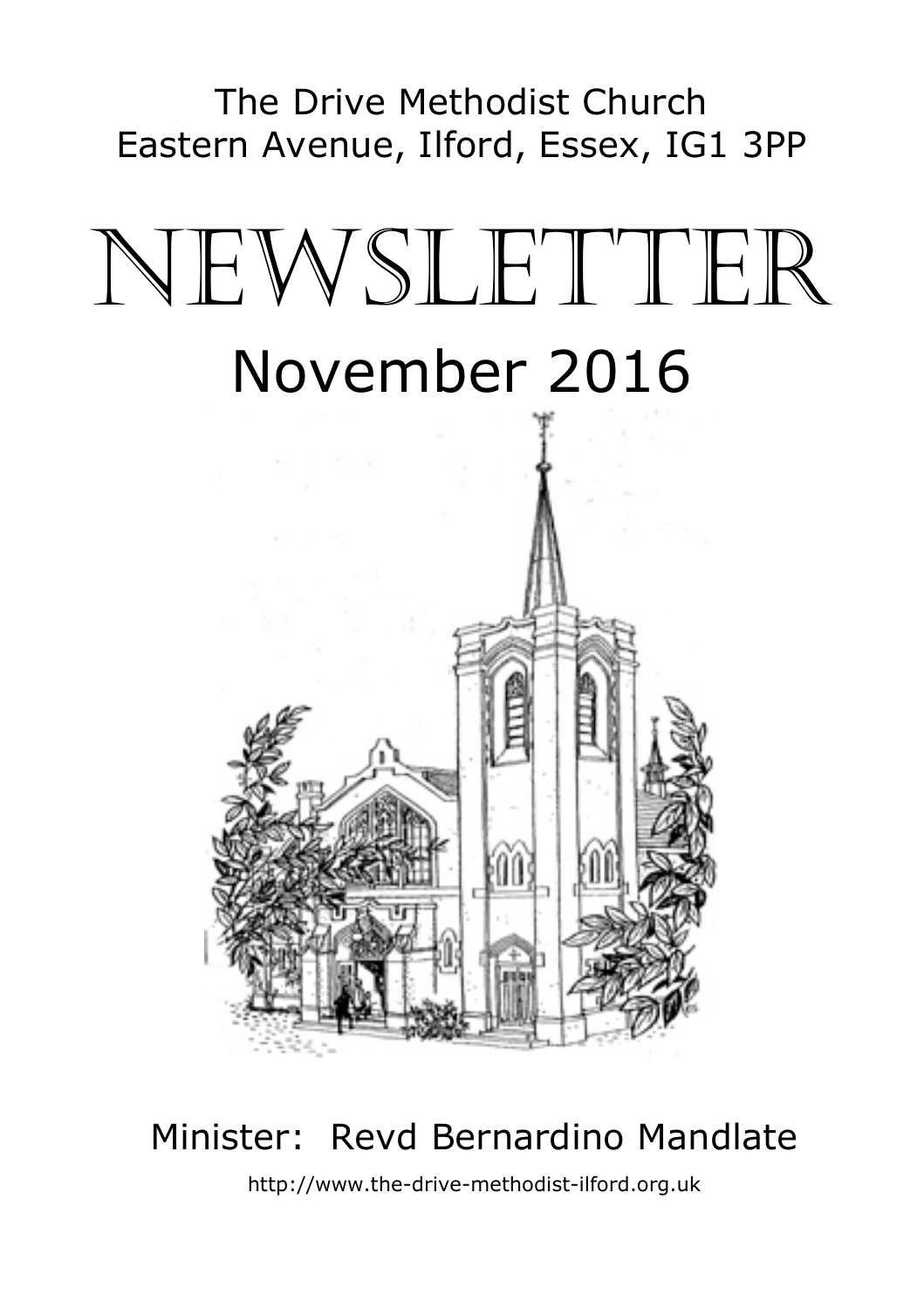#### **A message from Revd. Bernardino Mandlate.**

#### **Friends**

Greetings to you all in the wonderful name of our Lord Jesus Christ. I am writing this time as the cold weather begins to be felt thinking of the homeless, people who usually spend their days in the open and sleeping rough. I would like that all of us spare a thought about their situation and offer to help, even if in small ways. I would not ask you to open your homes as that should be an individual or family decision to take. But there are some night shelters operating around us and they appreciate people volunteering to help in the chores involved, like cooking dinner, preparing beds and the like. It is also possible to help with funds, groceries if you know what they would like to have. May I encourage those of you who are able, to volunteer, to have that human touch in helping those less fortunate and rely on these night shelters to go through the winter. You will feel enriched yourself at the end of winter. After all, the gospel demands that we care for those in need around us.

The gospel of Jesus Christ is about being kind, feeding the hungry, visiting the sick and those in prison, giving shelter to the homeless, pursuing issues of justice and fairness in our society. This is doable if you can commit to being part of the solution and not necessarily waiting for someone else to do it on our behalf. My appeal to you who come to church regularly, is to increase your donations, especially with the benevolent fund which would enable us to be generous with those who are in the frontline. Last year we helped with at least £400 for the night shelter. This year would be better if we were able to better that amount. The night shelter runs from November/December to early March. it is a good three to four months of intense service to the Ilford community. It will do a lot of good to be part of the movement of goodwill people.

Let me thank you for past efforts, including the support we give to the Whitechapel Mission. But let us try and do more if we can, God being our helper.

Kind regards *Dino*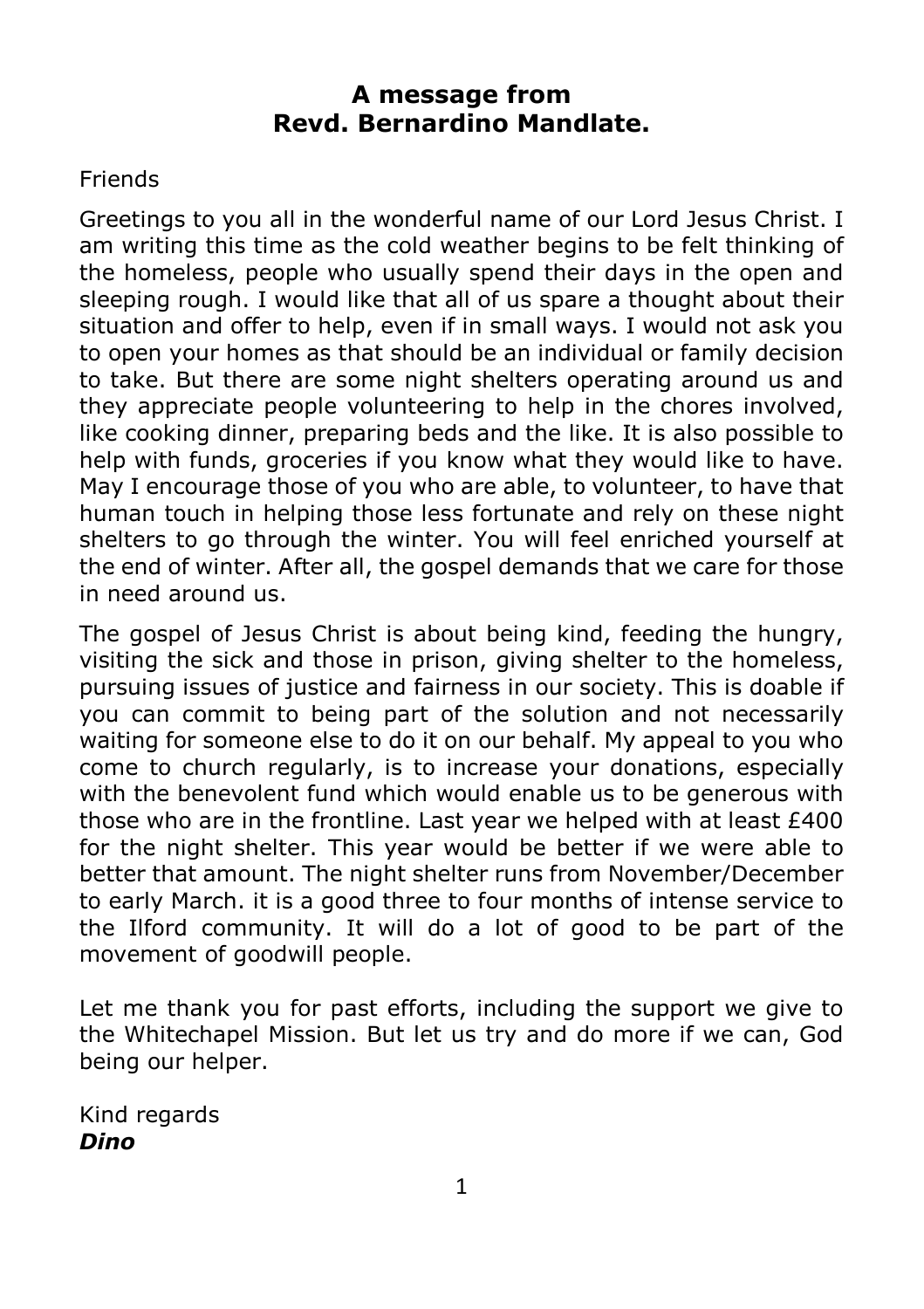## **Whitechapel Mission.**

After our Harvest Festival Janet and I took the goodies up to the Mission where they were received with much thanks from Tony Miller who is concerned that following an appeal to churches for goods to be sent to Calais to feed those in the refugee camp has meant that the Mission has received considerably less donations than normal at this time of the year. You will be aware that I expressed my dismay the following Sunday and asked you to see if you could possibly find a few more tins or packets to help them.

You have given that additional support and I notified Tony that we would take these goods up to him during the week following the service on Sunday 23<sup>rd</sup> October. He expressed his sincere thanks for the additional support.

I was also pleased that a reminder that the mission needs support was mentioned in the Church's Weekly update, and it was brought to the attention of those attending the Mission and Social responsibility event held here on our premises.

#### *Roy Brunnen*.

## **Thank you**

The following message has been received from Merton court where we sent some of the Harvest donations.

*Dear Congregation,* 

*My residents at Merton court would like to thank you all for the lovely fruit and veg that you gave them. Thank you again.*

## **Bible study group**

For good and valid reasons we haven't had any regular meetings for Bible Study at The Drive for some considerable time, but when Jan & John Pearson, both former teachers and now local preachers on trial, joined our congregation it wasn't long before they did something about it and we are very grateful to them.

They have organized what they have called "Book club", which meets once a Month – initially at their house – to discuss a book from the Bible, which we have studied beforehand.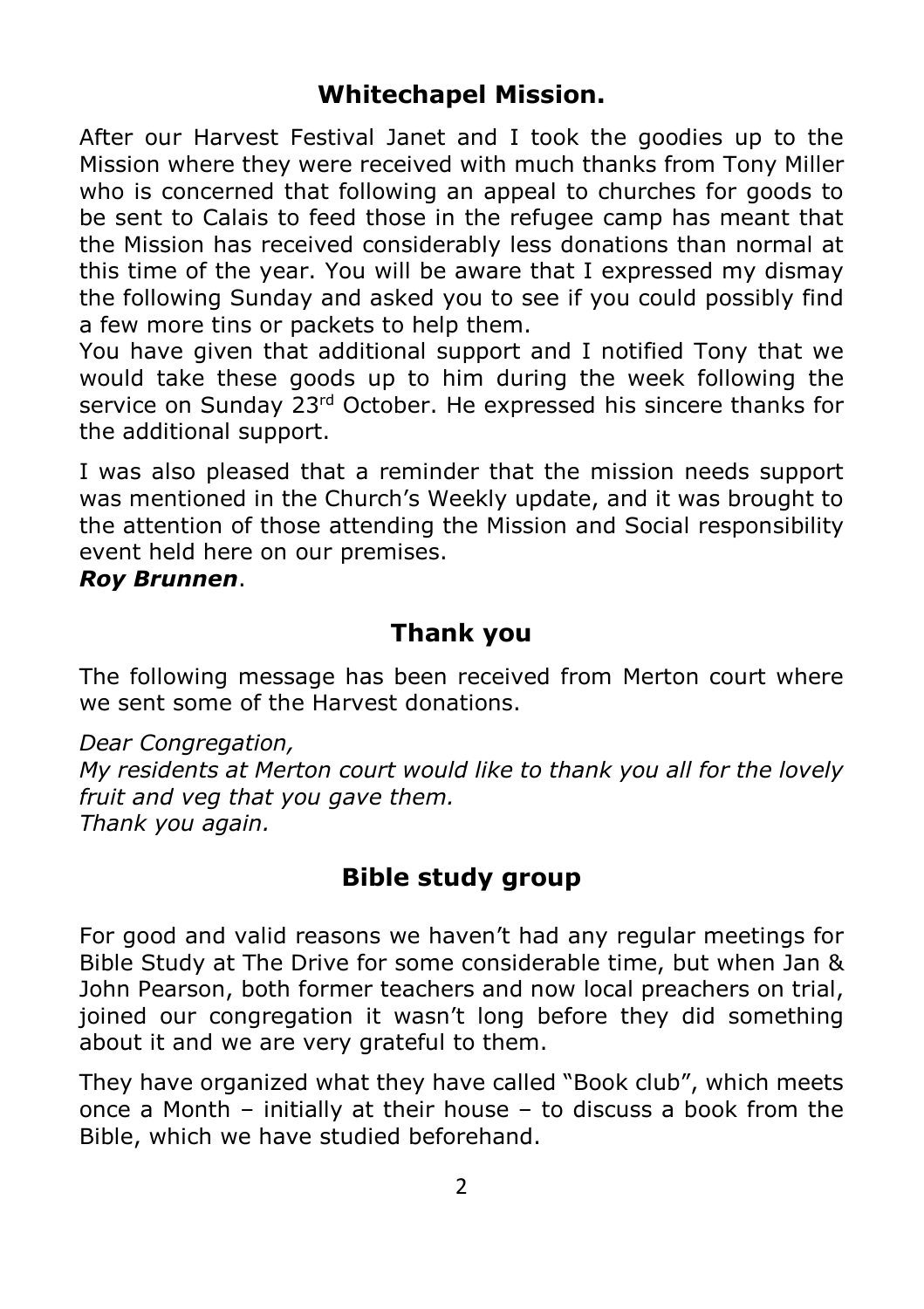So far there have been three meetings and the books discussed have been James and Jonah. Discussions have been lively, we have learnt a lot and we have thoroughly enjoyed each others company and Jan and Johns warm and generous hospitality. We have gained a new friend in Penny, the dog too.

The next meeting will be at 10.30am on Friday 28<sup>th</sup> October to discuss the book of Jude and all are welcome.

#### *Betty Griffiths.*

## **Church roadside boards**

At a recent meeting of the church life committee we discussed the boards advertising our church to passing vehicles and the public in general. I was tasked with the job of producing some options regarding their design and positioning .

Any suggestions you may have, position, size, colour, etc, which will make our presence better known will be welcomed. *Roy Brunnen.* 

## **Premises Security**

Our electronic entry system which was installed eleven years ago enables us to effectively control access to our premises. However, the number of people who use the buildings means that nearly 100 key fobs are in use.

The Property Committee recently considered ways in which we can further improve our security, as a result of which we have reprogrammed all key fobs so that they will now open the doors ONLY between the hours of 7am and 11:30pm, seven days a week.

Further restrictions apply to certain key holders (mainly outside organisations), which prevent them from entering the hall while the Pre-School is in session.

If this restriction causes you any problems, please speak to Mike Seviour or Brian Taylor so that your key fob can be amended. **Mike Seviour**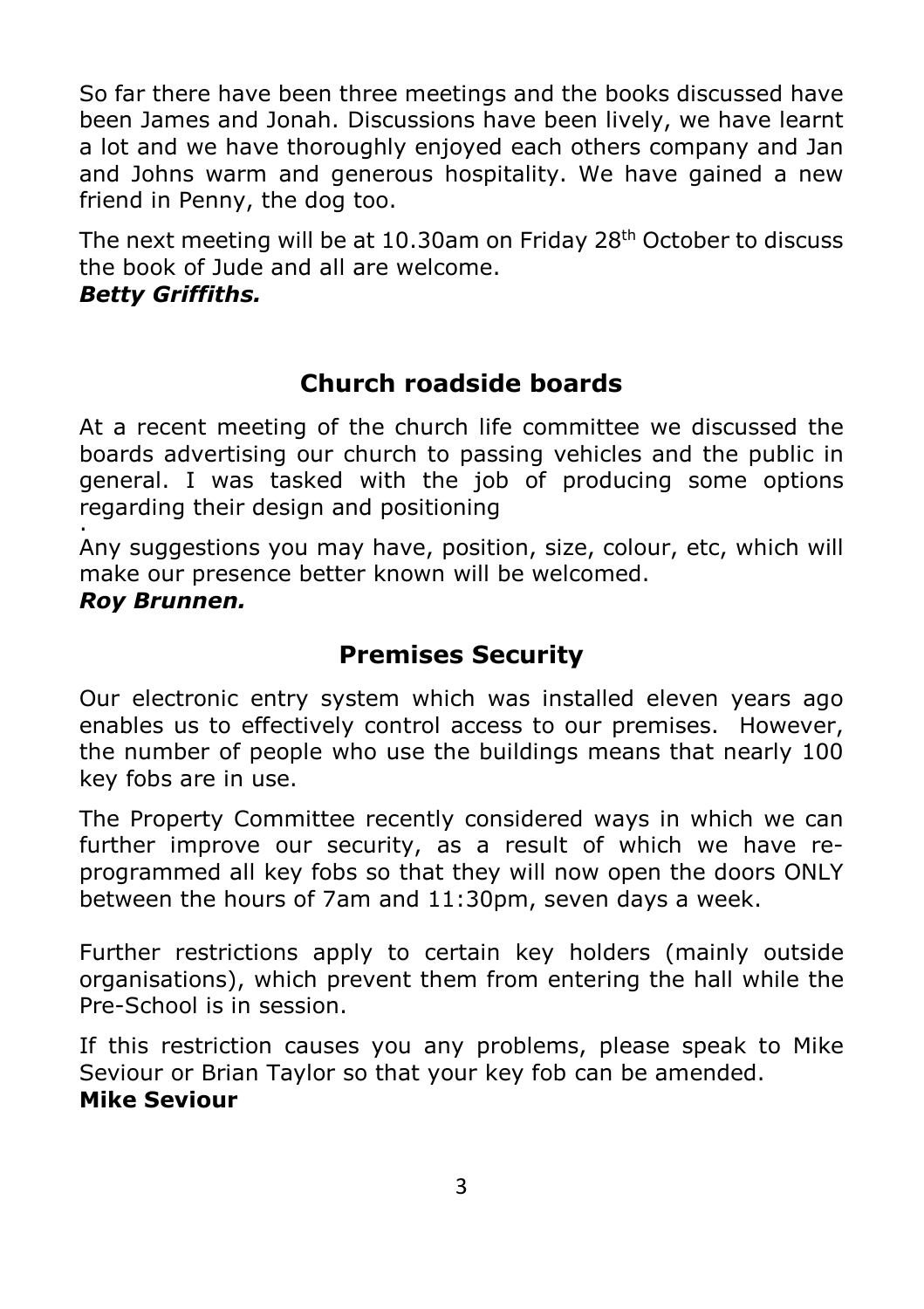#### **Macmillan Coffe**e **Morning in the Church Parlour**.

Many thanks to all who helped make the morning a success. We raised £910 for the babies and children who attend the Macmillan Centre at the University College London Hospital.

Our thanks also to the residents of Merton Court who donated their coffee morning funds to our cause.

#### *Janet & Jeff Wragg.*

#### **Macmillan Coffee Morning at the Redbridge Social Centre**

We had a very successful social day raising an amazing  $£1,000$ . This was due to good support on the stalls and generous donations.

Once again Kay arrived with the Indian cookies and donation from the Pre-School staff and parents. Our Line Dancers who arrive in the afternoon asked where are the Indian savouries – Kay had arrived earlier than usual so most had already disappeared!!

Thank you all. *Audrey Taylor* 

## **JMA**

I hope you will be able to join us for our JMA Awards Presentation Service which will be held on Sunday, 20<sup>th</sup> November. Once again we look forward to Sanya Strachan leading the service.

Nine young people will be receiving badges and certificates for the money they have collected this year and the full amount raised will be announced during the service.

#### *Diane Foster*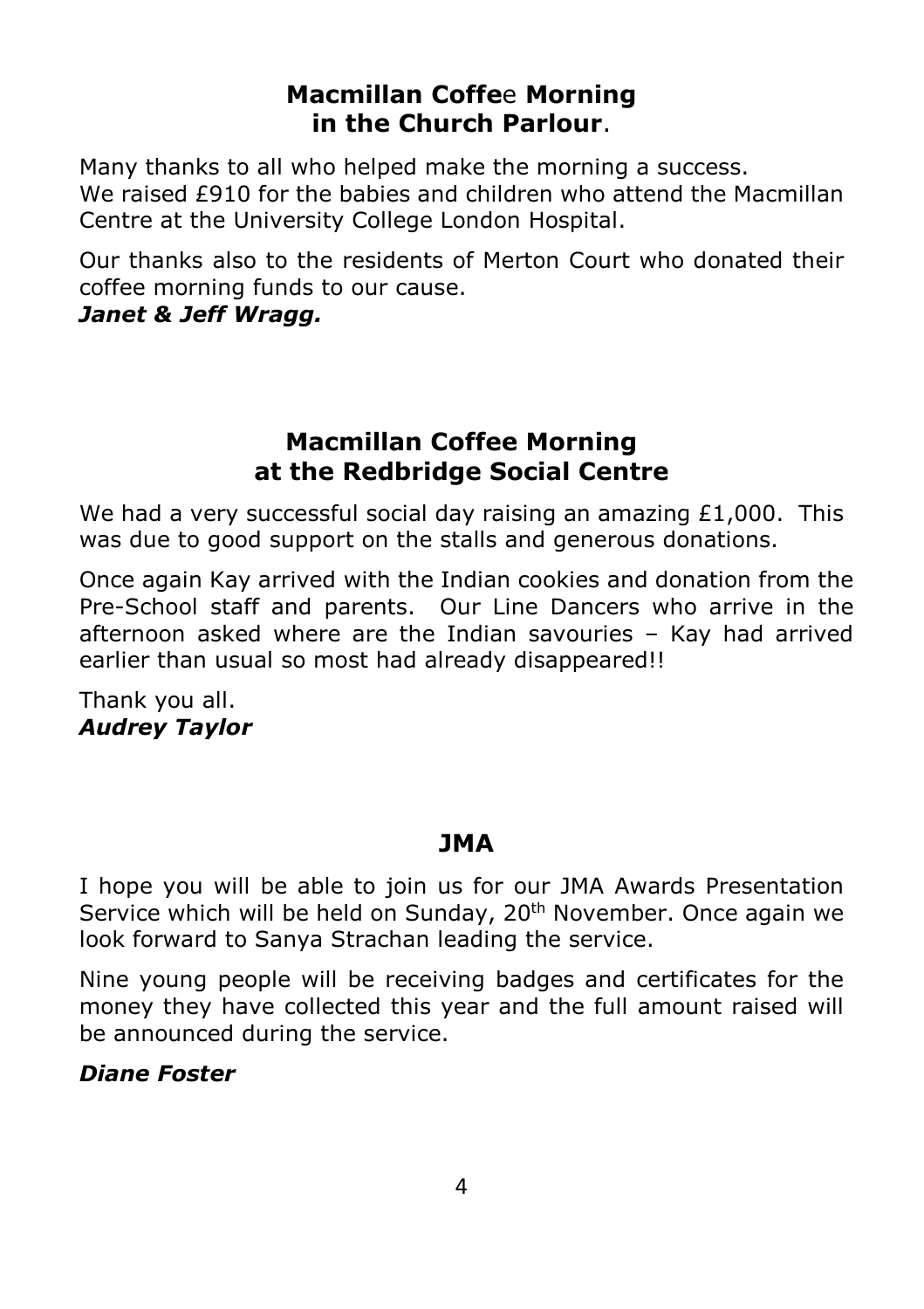## **Action for children slides evening.**

Our annual slides evening in aid of Action for Children is on Saturday 26<sup>th</sup> November starting at 7.30pm in the parlour.

This is always an enjoyable evening with a light buffet supper served during the interval. There is no need to buy a ticket in advance, but if you are intending to come it would be helpful to let Diane or I know for catering purposes.

#### **Everyone is welcome.**

*Jeremy Foster*.

Look out for details of upcoming practices for

## **The Drive Chorale**

our occasional singing group open to all ages and abilities

We practice occasionally in the church after the Sunday morning service

We would like the Chorale to take part in the JMA service on 20th November at 11:15am and the Carol service on 18<sup>th</sup> December at 6:30pm

## *Speak to Andrew Taylor if you are interested*

## **Engaging with Street Dwellers.**

The Mission and Social Responsibility event took place at The Drive Church on Saturday 22<sup>nd</sup> October. All Churches in the Barking, Dagenham and Ilford circuit were represented.

Captain John Clifton of the Salvation Army spoke of how he came to Ilford five years ago with his new wife Naomi. The Citadel is situated between the Council Housing office and "Childsplay which sells designer clothing for children. What a contrast!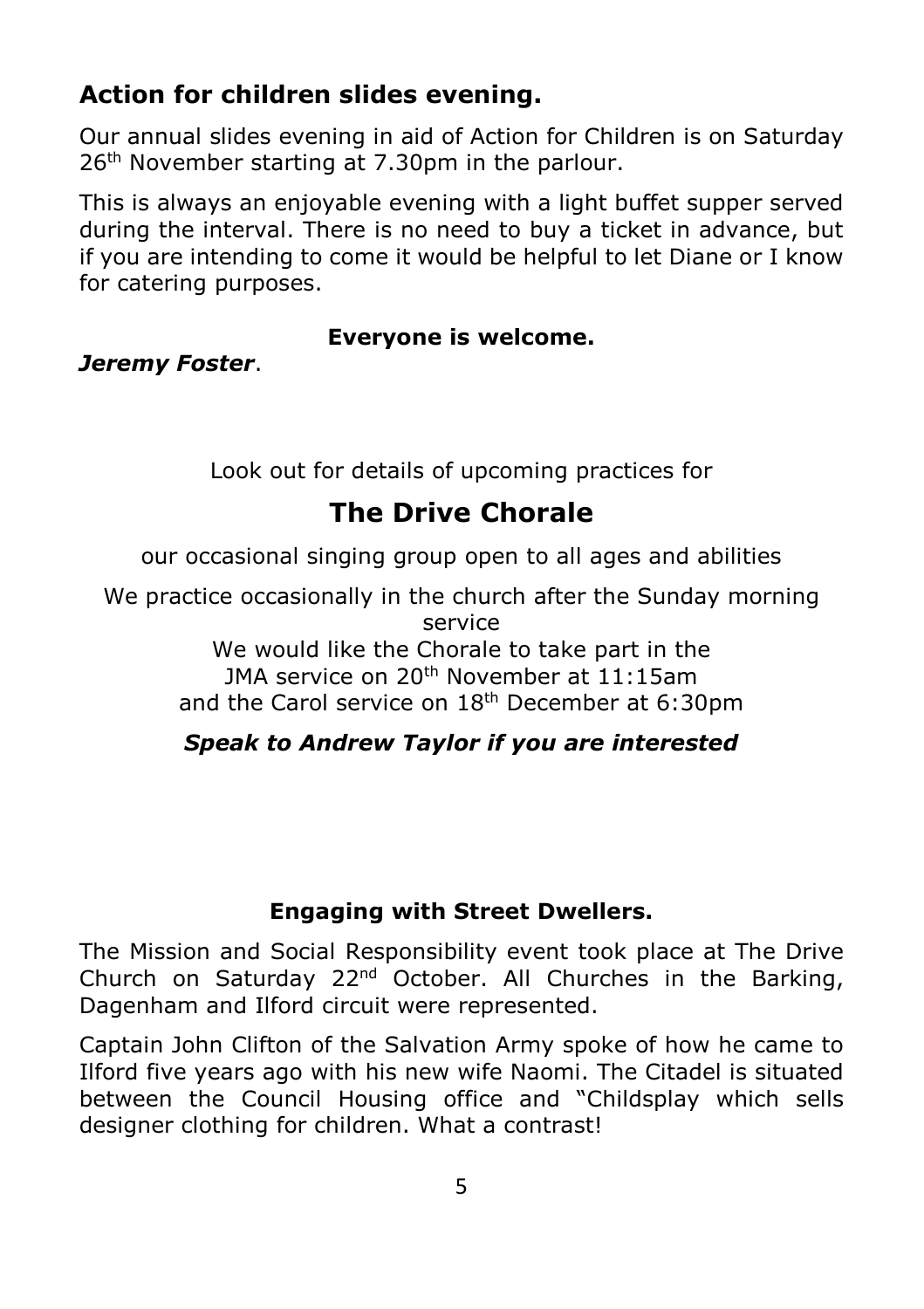Soon after his arrival, Mustopha, a rough sleeper asked for his help after approaching the relevant authorities, all he could do was to hand Mustopha a sleeping bag.

The cold weather centre opens on  $8<sup>th</sup>$  December and is run by 150 volunteers who arrive at 7pm to set up the room and prepare food. The centre opens at 8pm for meals. The volunteers leave at 10pm. Other volunteers and two employed staff stay overnight.

Volunteers come from different backgrounds and faiths or none. All are so busy working together that they get along. John said that in the Salvation Army Songbook a quarter of the songs include the word "Power". He talked about the power generated when people work together. He also spoke of PROJECT MALACHI named after a little boy called Malachi who sent £5 from the "tooth fairy to buy homes for homeless people. A modern day "loaves and fishes story?

John spoke of the shortage of affordable housing and the campaign group "Redbridge Citizens". He explained about Community land trust homes.

The second speaker, Charles spoke about a similar night shelter in Barking and Dagenham as the Barking, Dagenham and Ilford circuit covers two boroughs.

Peter Butt from Goodmayes spoke very movingly about Whitechapel Mission, of which he is a trustee. After the referendum law firms were so busy dealing with the legal implications that they could not supply volunteers, as they had in the past. International firms withdrew their support. Whitechapel is now having to use its reserves.

Circuit superintendent Ermal Kirby introduced the speakers and led the devotions. He suggested that we should discuss our plan of action over lunch.

As well as continuing our vital support of Whitechapel Mission there is something on the second Saturday of the Month. The Salvation Army holds a green fair. It is opposite the bus stop in Clements Road. Why not go for tea and coffee at the Green Fair instead of paying a fortune elsewhere.

#### *Susan Ruckes*.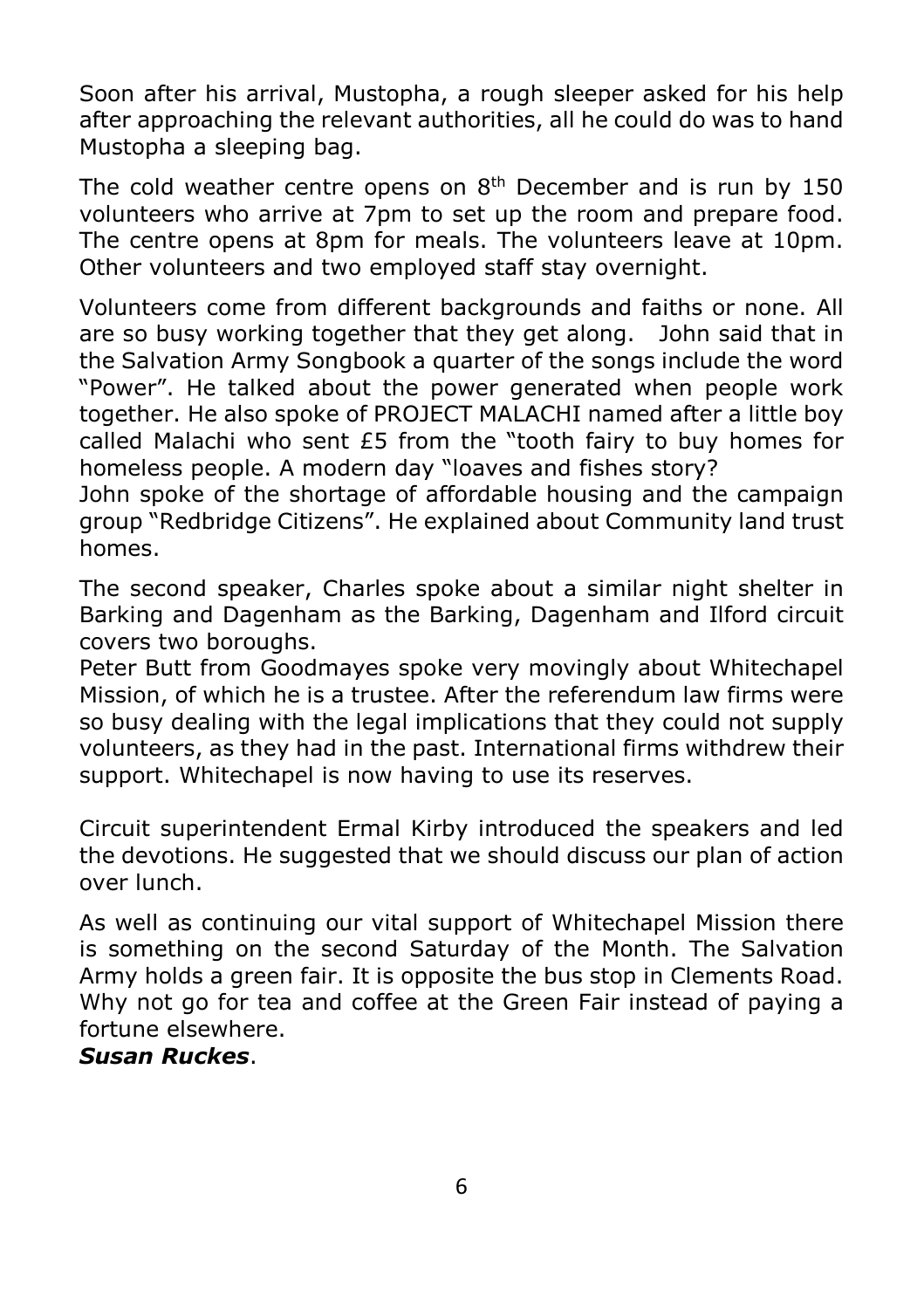## **South West Coast Path.**

Many of you will know that over the last few years I have been walking the South West Coast Path. At 630.4 miles it is the longest National trail in the UK. The South West Coast Path Association publish a twice yearly magazine and it is customary for "completers" to send in a letter recording their experience which is published in the magazine. You may be interested to see the letter which I have asked them to publish

 I would also mention that I will be sharing some photos of my walk at our annual Slides Evening on Saturday 26<sup>th</sup> November.

#### *Sir,*

*For me, Wednesday 6th July 2016 was a particularly significant day. Not only was it my 60th birthday; it was also the day I walked into Minehead to complete the South West Coast Path.* 

*I started at South Haven point in September 2012 and have enjoyed a week's walking each year, plus an extra week this year to ensure that I completed the walk on my birthday. I have walked each section in sequence starting each day from the previous day's finish. I have walked every yard including the isle of Portland and the long way round Plymouth. When possible, I have also walked out to the point of most headlands.* 

*It has been a fantastic experience. For parts of the walk I have enjoyed the company of family or friends, but for much of the walk I have been happy with the fabulous views and my own thoughts for company. The highlights have been the fresh air, spectacular scenery and the abundance of flora and fauna. I was particularly fortunate to see an adder somewhere near Soar Mill Cove. I cannot really think of any low points, although I admit that the undercliff between Lyme Regis and Seaton seemed never ending and the walk from Brixham to Dartmouth in strong wind and heavy rain was a lonely slog.* 

*I particularly wish to record my thanks to my wife Diane who, as well as walking some of the parts of the walk with me, has driven the car to drop me off at the start of each day's walk and has been there to pick me up in the afternoon. My next challenge is the Pennine Way, but it won't be the same.*

#### *Jeremy Foster*.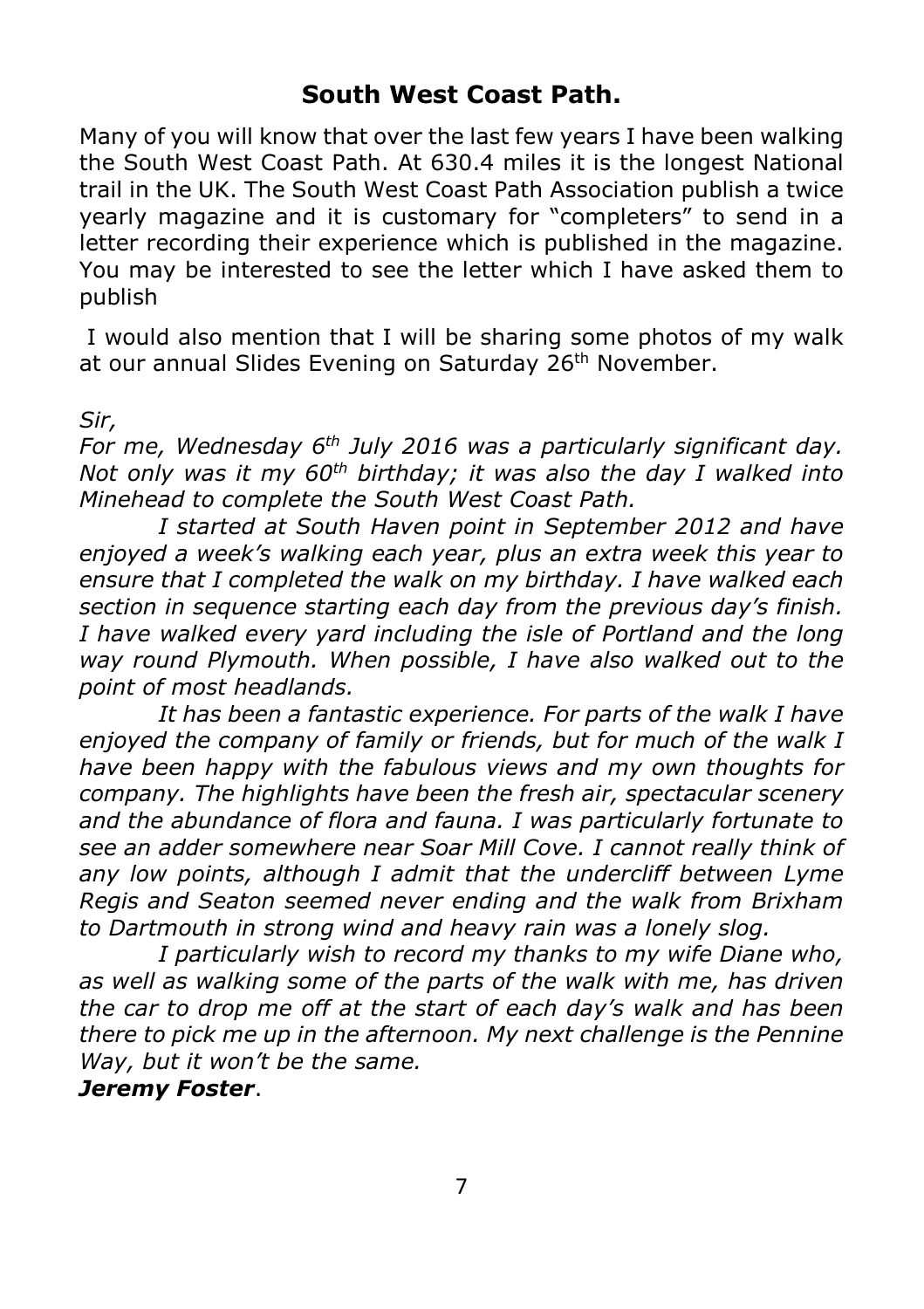# Valentine Singers **FLIGHTS OF FANTASY**

includes John Rutter *The Reluctant Dragon* and Hubert Parry *The Pied Piper of Hamelin* 

Sunday 6<sup>th</sup> November at 5:30pm Seven Kings High School, 494 Ley Street, Ilford IG2 7BT Tickets £12 (£7 students/benefit holders) if bought in advance Accompanied under 16s free! Ask Andrew Taylor

For more information and to book online, visit www.valentinesingers.org

## **Christmas Concert**

The New Essex Choir will be giving a concert of Christmas music in the church. on Saturday  $10<sup>th</sup>$  December 2016 at 7.30 pm.

The programme will include A Ceremony of Carols by Benjamin Britten as well as familiar carols and opportunities for audience participation.

There will be seasonal refreshments.

Tickets £10(concessions £8) in advance from Kathleen and Brian Taylor.

Tickets on the door £11/£9, under 14 free. *Brian Taylor*.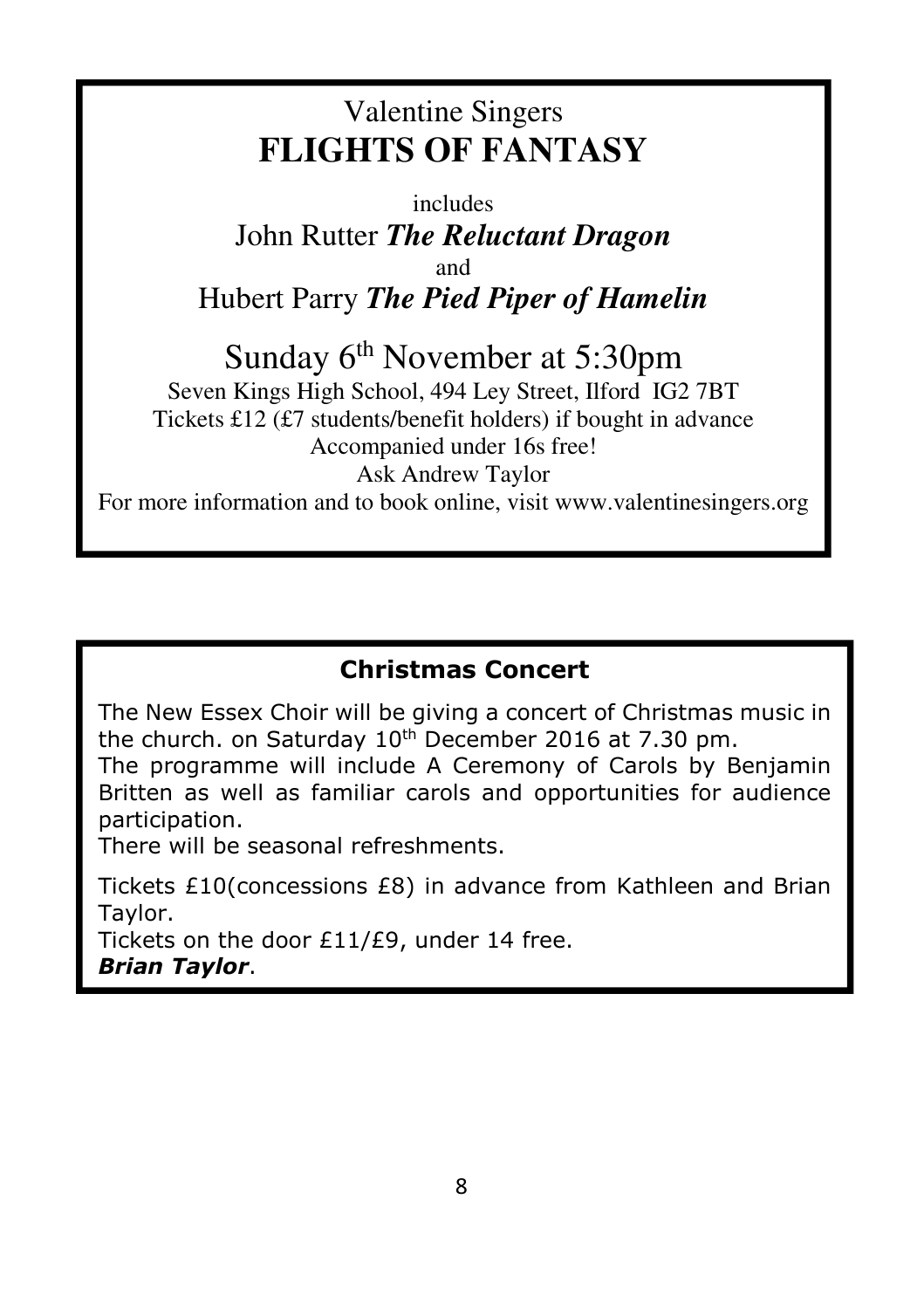## **Diary**

| Thu | 3 <sup>rd</sup>  | 8.00pm  | Church Council meeting                                                                   |
|-----|------------------|---------|------------------------------------------------------------------------------------------|
| Sun | 6 <sup>th</sup>  | 11.15am | <b>Morning Service led by</b><br>Mrs Tabitha Jumbe.                                      |
| Sun | 13 <sup>th</sup> | 10.45am | <b>Remembrance service</b><br><b>With Holy Communion</b><br><b>Led by Revd Mandlate.</b> |
| Fri | 18 <sup>th</sup> | 10.30am | Coffee in the park.<br>Gardeners Café,<br>Valentines Mansion, Emerson Rd.                |
| Sun | 20 <sup>th</sup> | 11.15am | <b>JMA Service with</b><br><b>Certificate presentations</b><br>Led by Sanya Strachan.    |
| Fri | 25 <sup>th</sup> | 10.30am | Bible Book Club meeting at<br>104 Wanstead Lane                                          |
| Sat | 26 <sup>th</sup> | 8.00pm  | Annual slides evening in<br>Church Parlour.                                              |
| Sun |                  |         | <b>Morning Service led by</b>                                                            |

## **Last date for items for the December Newsletter is Sunday 20th November**